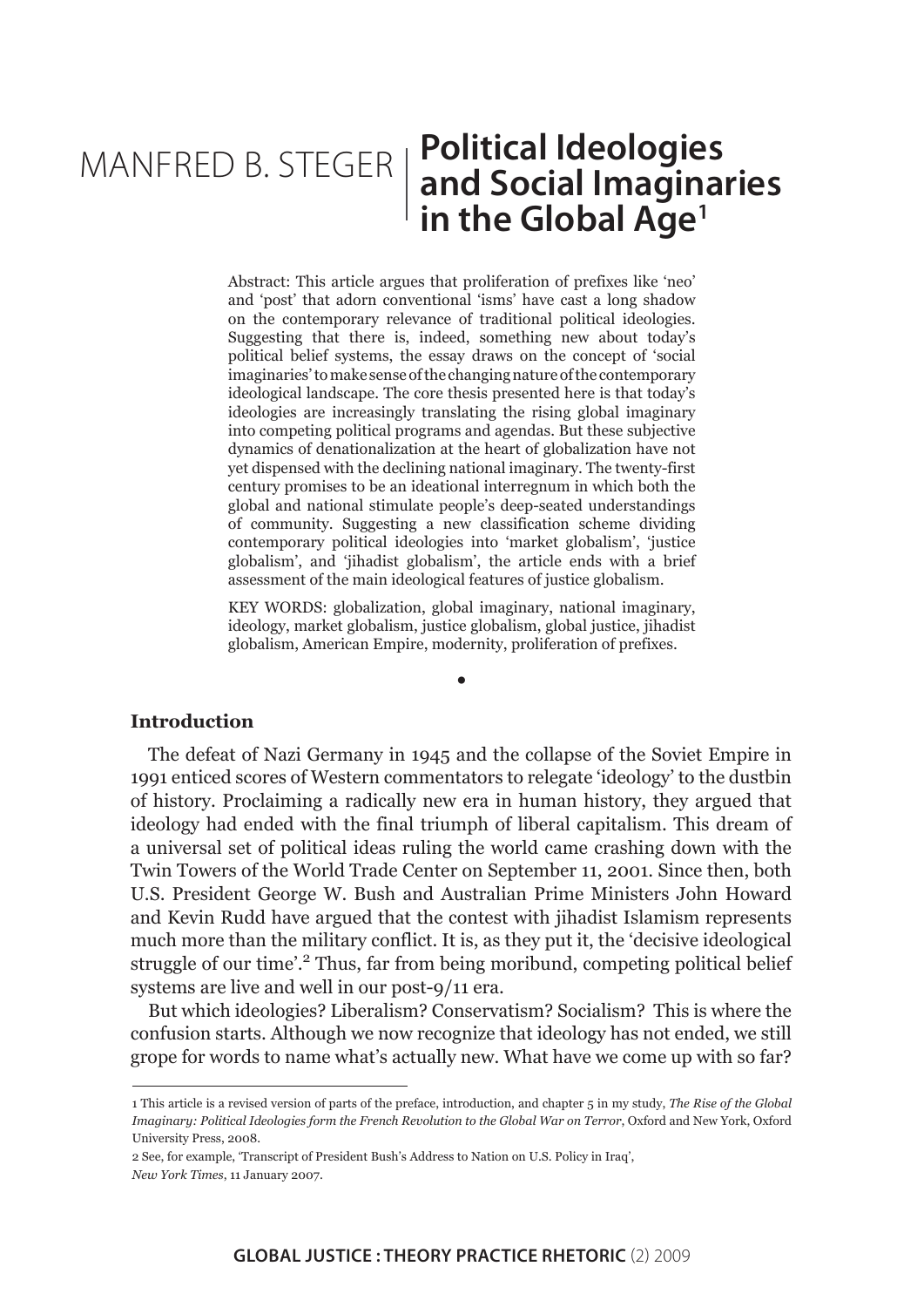#### Manfred B. Steger

Neoliberalism. Neoconservatism. Neofascism. Postmarxism. Postmodernism. Postcolonialism. And so on. The remarkable proliferation of prefixes like 'neo' and 'post' that adorn conventional 'isms' casts a long shadow on the contemporary relevance of traditional political ideologies. No longer confined to the ivory towers of academia, this gnawing sense of sailing into uncharted conceptual waters pervades today's public discourse. Is there, indeed, something genuinely 'neo' about today's isms? Have we really moved 'post' our familiar political ideologies and social imaginaries? If so, what are the implications of the changing ideological landscape for conceptions of global justice?

I suggest that there is, in fact, something different about today's political belief systems: a new global imaginary is on the rise. It erupts with increasing frequency within and onto the familiar framework of the national, spewing its fiery lava across all geographical scales. Stoked, among other things, by technological change and scientific innovation, this global imaginary destabilizes the grand political ideologies codified by social elites during the national age. Thus, our changing ideational landscape is intimately related to the forces of globalization, defined here as the expansion and intensification of social relations and consciousness across world-time and world space.<sup>3</sup>

The rising global imaginary finds its political articulation not only in the ideological claims of contemporary social elites who reside in the privileged spaces of our global cities. It also fuels the hopes, disappointments, and demands of migrants who traverse national boundaries in search of their piece of the global promise. Thus, the global is nobody's exclusive property. It inhabits class, race, and gender, but belongs to neither. Nor can it be pinned down by carving up geographical space into watertight compartments that reflect outdated hierarchies of scale.<sup>4</sup> The multiple inscriptions and incomplete projections of the global on what has been historically constructed as the national have become most visible in the proliferation and reconfiguration of what counts as community and who should be included. For this reason, one of globalization's most profound dynamics has been the messy and incomplete superimposition of the global village on the conventional nation-state and its associated key concepts of 'citizenship', 'sovereignty', 'territoriality', 'borders', 'political belonging', and so on. At a bare minimum, we are witnessing the destabilization of taken-for-granted meanings and instantiations of the national.

Consider, for example, today's asymmetric wars pitting shifting alliances of nation-states and non-state actors against amorphous transnational terrorist networks that nonetheless operate in specific localities—usually in 'global cities' like New York, London, or New Delhi. New global pandemics expose the limits of our national public health systems. Nationally framed environmental policies cannot respond adequately to accelerating global climate change. Conventional educational and immigration schemes based on national goals and priorities

<sup>3</sup> For my definition of basic concepts related to globalization, see Manfred B. Steger, *Globalization: A Very Short Introduction*, 2nd ed. (Oxford and New York: Oxford University Press, 2009).

<sup>4</sup> For a masterful treatment of the multiscalarity of globalization, see Saskia Sassen's pioneering work on the subject. Her most recent study is, *A Sociology of Globalization* (New York: W. W. Norton, 2007).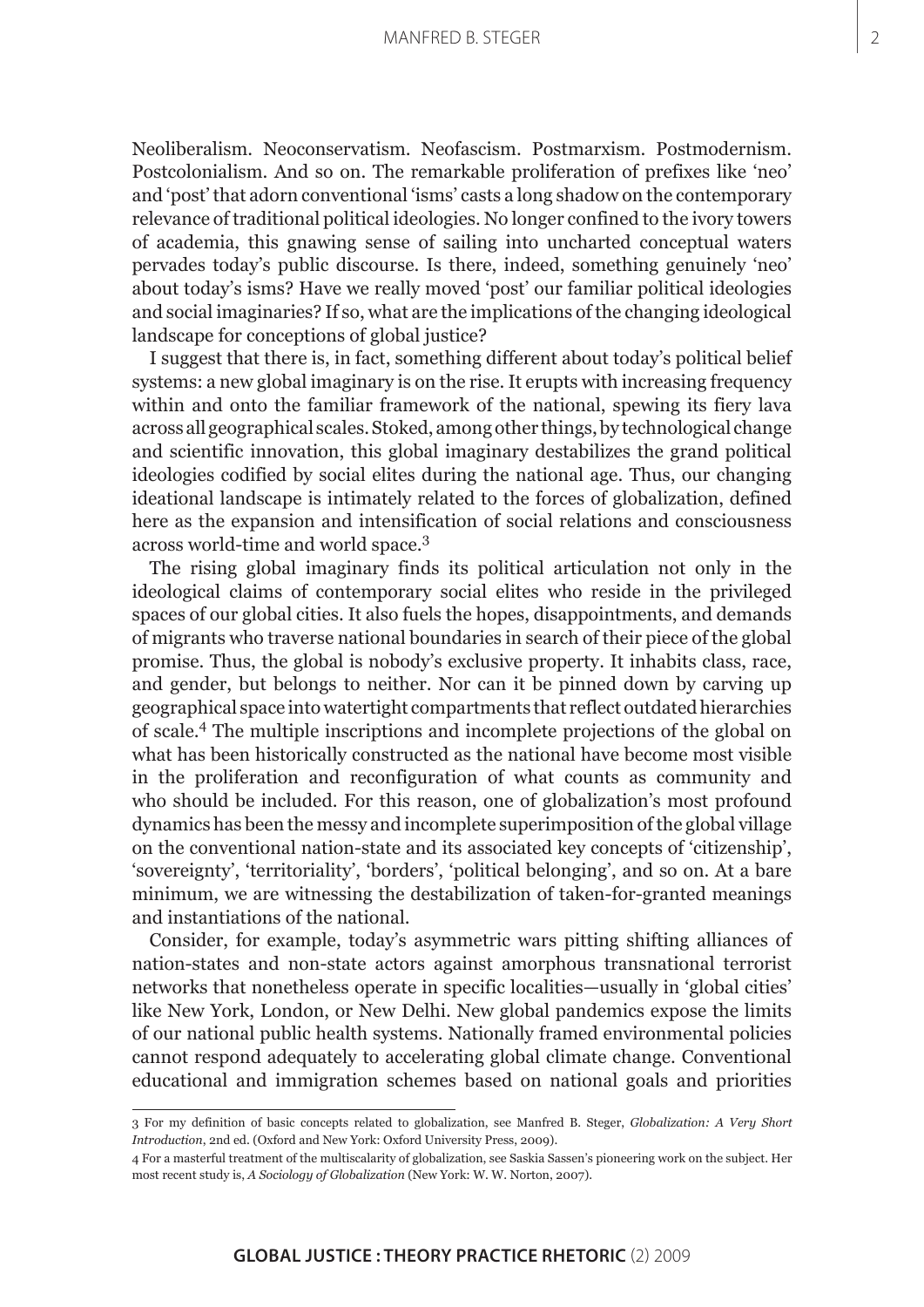are incapable of preparing shifting populations for the pressing tasks of global citizenship. Cultivating global fan clubs of millions members, European football teams like Manchester United or FC Barcelona have long escaped the confines of nation-based geography. And the list goes on.

This article can only offer a brief assessment of the changing ideological landscape and its implications for ideas of global justice; I have provided a much more systematic treatment in a recent study.<sup>5</sup> But there is little doubt that the fundamental changes affecting political belief systems have not been adequately described or analyzed in pertinent literature. Well-intentioned attempts to "update" modern political belief systems by adorning them with prefixes resemble futile efforts to make sense of digital word processing by drawing on the mechanics of moveable print. The failure to redraw our ideological maps appears most glaringly in leading academic textbooks where the grand ideologies of the national age—complemented by various neo-isms—continue to be presented as the dominant political belief systems of our time.<sup>6</sup> To grasp the novelty of today's political belief systems, we must realize that large chunks of the grand ideologies of modernity—liberalism, conservatism, socialism, fascism, and communism have been discarded, absorbed, rearranged, synthesized, and hybridized with new ideas into ideologies of genuine novelty. However, before we discuss the dynamic underlying the changing ideological landscape—the gradual shift from the national to the global imaginary—let us establish the foundation for our analysis by considering 'ideology'.

## **Ideology as Invective versus Ideology as Political Belief Systems**

Ideology is a loaded concept with a checkered past. Most people today regard it as a form of dogmatic thinking or political manipulation. Virtually no one associates it with analytic clarity or scientific rigor. And yet, this is precisely how *idéologie* was envisioned by a French aristocrat at the height of the Reign of Terror. Count Destutt de Tracy coined the term for his rationalist method of breaking complex systems of ideas into their basic components. His postulation of ideology's scientific truths was to guide the practical improvement of the new French Republic and the small circle of Enlightenment thinkers affiliated with the newly founded National Institute of Arts and Sciences in Paris. Young Napoleon Bonaparte, too, embraced ideology on his rise to power, but swiftly discarded its social prescriptions when the 'absent-minded *ideologues*' of the Institute dared to impede his political ambitions.

As the nineteenth-century progressed, the term acquired additional derogatory punch in radical circles inspired by the revolutionary ideas of Karl Marx and Friedrich Engels. Their *German Ideology* defined it as a deliberate distortion of material reality that served the ruling classes as a convenient cloak for economic

<sup>5</sup> Steger (2008).

<sup>6</sup> See, for example, Ball and Dagger, *Political Ideologies and the Democratic Ideal*; Leon P. Barat, *Political Ideologies: Their Origins and Impact*, 8th ed. (Upper Saddle River, NJ: Prentice Hall, 2003); Matthew Festenstein and Michael Kenny, eds. *Political Ideologies: A reader and Guide* (Oxford, UK: Oxford University Press, 2005); Andrew Heywood, *Political Ideologies: An Introduction*, 3rd ed. (Houndmills, UK and New York: Palgrave Macmillan, 2003); and Lyman Tower Sargent, *Contemporary Political Ideologies: A Comparative Analysis*, 14th ed. (Belmont, CA: Wadsworth, 2008).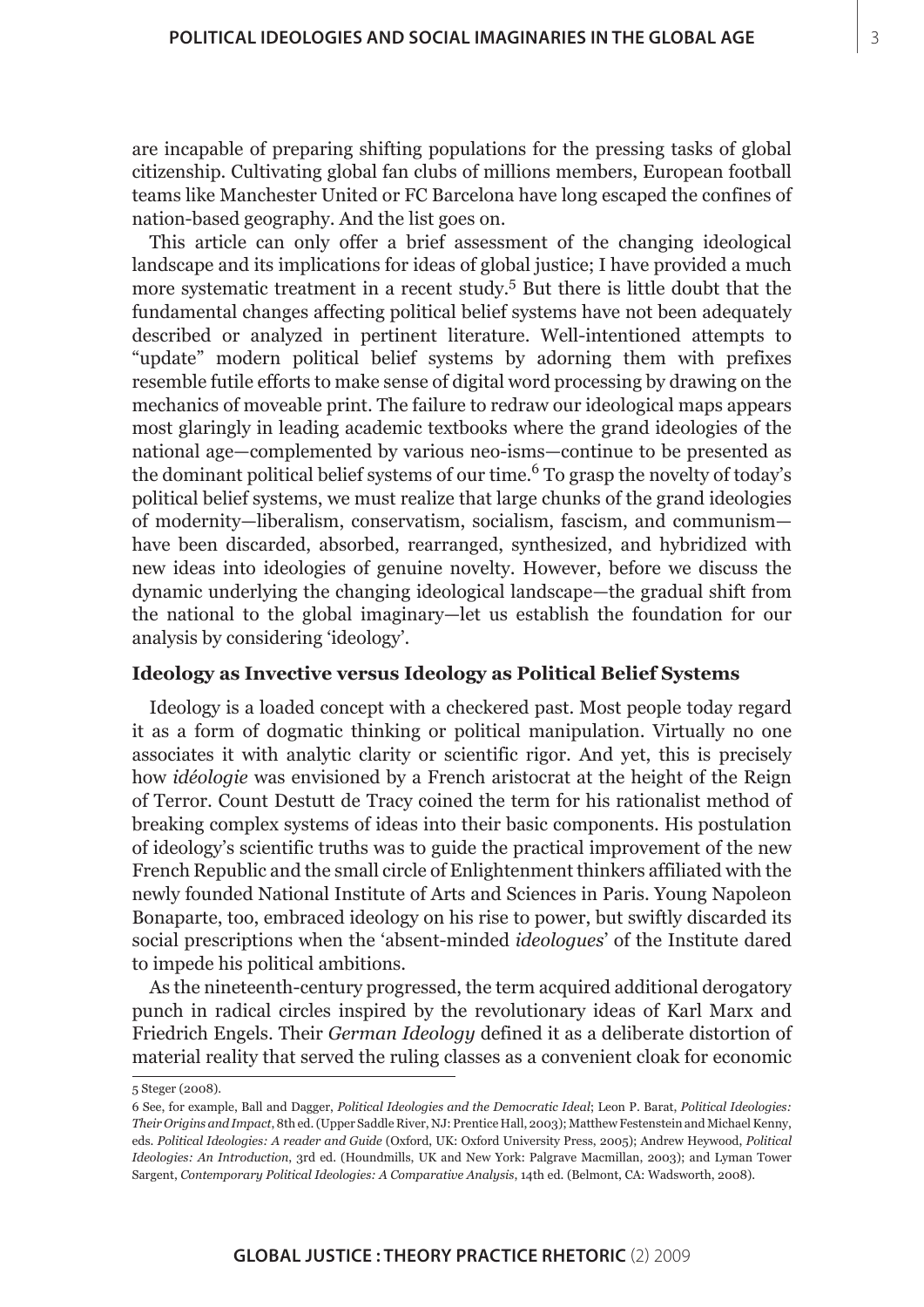#### Manfred B. Steger

exploitation and political oppression. At the dawn of the twentieth century, ideology continued to be condemned as a tool of mass manipulation employed with equal skill by ruthless captains of industrial capitalism and radical leftwing revolutionaries. The crimes of these 'ideologues'—a term now reserved for modern dictators and their unscrupulous propagandists—reached new heights in their genocidal regimes, ghastly concentration camps and sprawling gulags.<sup>7</sup>

Attentive to the public's disaffection with these 'ideological' excesses, shrewd postwar politicians quickly fell back on Bonaparte's successful strategy of presenting themselves as level-headed solvers of concrete problems with nothing but contempt for anything that smacked even remotely of 'ideological thinking'. And yet, their professed pragmatism was belied by an Iron Curtain that separated the world into two opposing isms.

Academics, too, found themselves deeply entangled in the sticky web of Cold War ideology. Soviet dialecticians invented new categories for the many degradations of 'bourgeois ideology', while their Western counterparts contrasted the 'highly emotive' content of (communist) ideology with 'value free' (liberal) social science. The latter also disparaged ideology as the pernicious product of tyrannical minds obsessed with discovering 'how populations and nations can be mobilized and manipulated all along the way that leads to political messianism and fanaticism'.8 Following Arendt's influential conflation of ideology with totalitarianism, Western academics developed new typologies and classification systems designed to capture the essential features of such ideational 'pathologies'. The least derogatory meaning bestowed upon ideology during these polarizing Cold War years was 'party affiliation', used by public opinion researchers as a scientific measure for voters' electoral preferences.<sup>9</sup>

With the sudden collapse of the Soviet Union and its Eastern European satellites precisely two centuries after the French Revolution, communism was pronounced dead and the Anglo-American variant of liberal democracy was elevated to the 'final form of human government'.10 Triumphalist voices in the West celebrated the 'end of ideology' as though competing political ideas had overnight turned into curious relics of the past. China's gradual shift to a party-directed capitalism and the rapid decline of Third World Marxism only seemed to confirm the 'passing of on illusion', as a nonchalant French commentator referred to the demise of communism.11 As noted above, it took the al-Qaeda attacks of 11 September 2001 to expose the naïveté of such premature hopes for a 'de-ideologized world'.

As some political and social theorists have suggested, however, it makes much sense to move beyond the invective and consider ideology as evolving and malleable

<sup>7</sup> Hannah Arendt, 'Ideology and Terror: A Novel Form of Government', *The Review of Politics* 15 (July 1953), 303-327, p. 315.

<sup>8</sup> Giovanni Sartori, 'Politics, Ideology and Belief Systems', *American Political Science Review* 63 (1969), 398-411, p. 411. Though shorn of its Cold War rhetoric, the ideology/science binary still abounds in social science literature.

<sup>9</sup> See Gayil Talshir, 'The Objects of Ideology: Historical Transformations and the Changing Role of the Analyst', *History of Political Thought* 26/3 (Autumn 2005), 520-549, p. 539.

<sup>10</sup> Francis Fukuyama, 'The End of History?' *National Interest* 16 (Summer 1989), 3-18, p. 4.

<sup>11</sup> Francois Furet, *The Passing of an Illusion: The Idea of Communism in the Twentieth Century* (Chicago: The University of Chicago Press, 2000).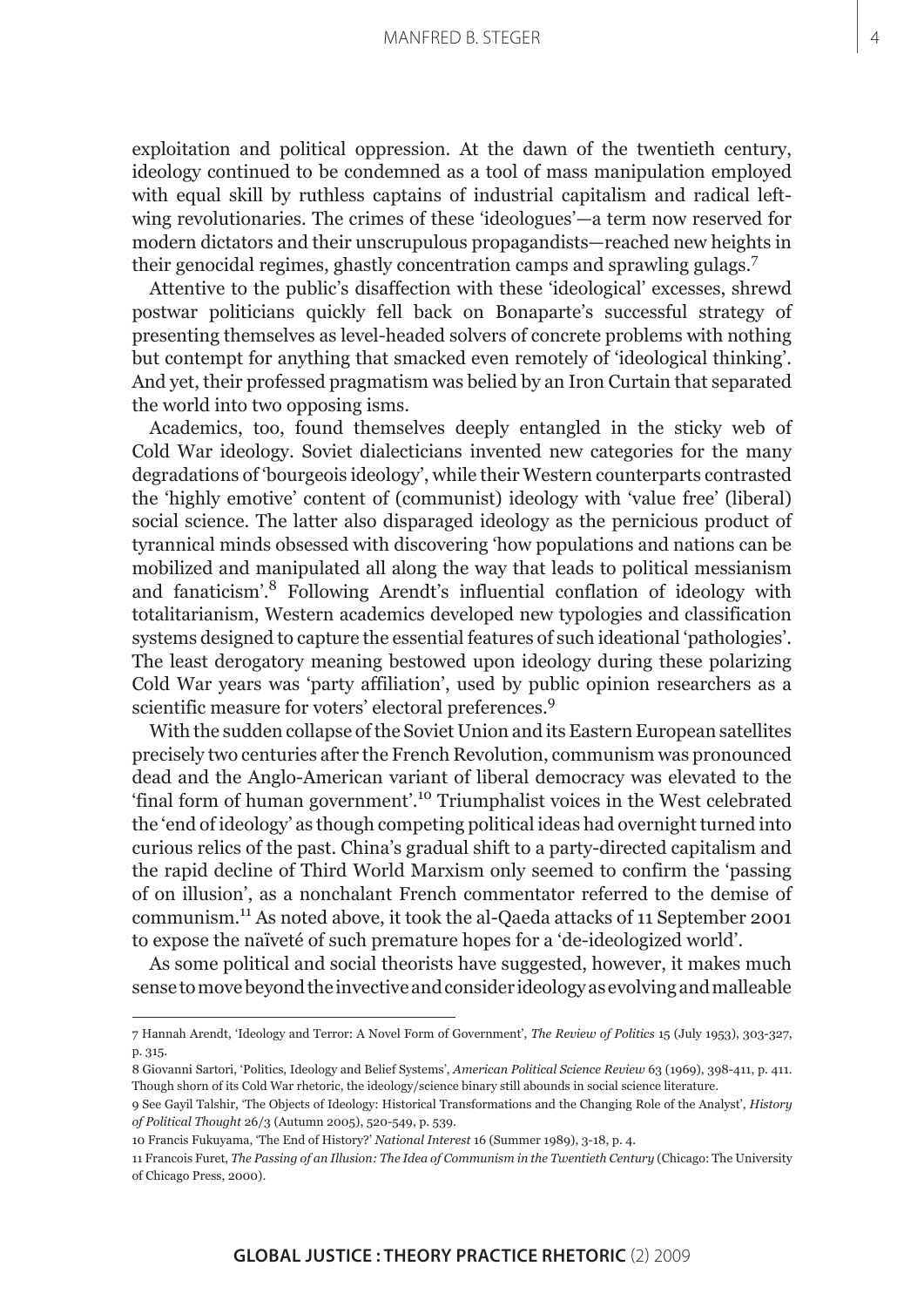political belief systems. Their pejorative connotations notwithstanding, ideologies play an integrative role in providing social stability as much as contributing to fragmentation and alienation. They supply standards of normative evaluation as much as displaying a tendency to oversimplify social complexity. They serve as guide and compass for political action as much as they legitimize tyranny and terror in the name of noble ideals. Emerging during the American and French Revolutions, political belief systems competed with religious doctrines over what ideas and values should guide human communities, particularly the rising nationstate. Although ideology represented a secular perspective on these fundamental questions, it also resembled religion in its attempts to link the various ethical, cultural, and political dimensions of society into a fairly comprehensive belief system. Imitating its rival's penchant to trade in truth and certainty, ideology also relied on narratives, metaphor, and myths that persuade, praise, condemn, cajole, convince, and separate the 'good' from the 'bad'.

Taking seriously these indispensable functions of political belief systems irrespective of their particular contents or political orientations, I define ideology as patterned ideas and claims to truth that are codified by social elites and embraced by significant groups in society.12 All political belief systems are historically contingent and, therefore, must be analyzed with reference to a particular context that connects their origins and developments to specific times and spaces. Linking belief and practice, ideologies encourage people to act while simultaneously constraining their actions. To this end, ideological codifiers construct claims that seek to 'lock in' the meaning of their core concepts and thus remove them from contest. Political theorist Michael Freeden refers to this crucial process as 'decontestation'.13 Successfully decontested ideas are held as truth with such confidence that they appear as 'common sense' rather than contingent and open-ended assumptions.

Following Freeden, then, I suggest that ideologies possess unique structures or 'morphologies' in the form of decontested truth-claims that serve as potent instruments for facilitating collective decision-making. These interlinked semantic and political roles suggest that control over language translates directly into power, including the decision of 'who gets what, when, and how'.14 Thus, ideologies are not merely justifications of economic class interests or impractical metaphysical speculations, but fairly comprehensive maps that help us navigate our political universe. Far from being distortions fated to disappear with the emergence of rational political orders, ideologies are indispensable ideational systems that shape and direct human communities in specific ways.<sup>15</sup>

<sup>12</sup> See Manfred B. Steger, *Globalism: Market Ideology Meets Terrorism*, 2nd ed. (Lanham, MD: Rowman & Littlefield Publishers, 2005).

<sup>13</sup> Michael Freeden, *Ideology: A Very Short Introduction* (Oxford: Oxford University Press, 2003), pp. 54-5. See also Michael Freeden, *Ideologies and Political Theory* (Oxford, UK: Oxford University Press, 1996). The ideological function of 'fixing' the process of signification around certain meanings was discussed as early as the 1970s by the French linguist Michel Pecheux and intellectuals associated with the French semiotic journal *Tel Quel*. See Terry Eagleton, *Ideology: An Introduction* (London: Verso, 1991), pp. 195-7.

<sup>14</sup> Harold D. Lasswell, *Politics: Who Gets What, When and How* (New York: Meridian Books, 1958).

<sup>15</sup> For a useful summary of the main functions of ideology, see Paul Ricoeur, *Lectures on Ideology and Utopia* (New York: Columbia University Press, 1986). A short summary of Ricoeur's arguments can be found in Steger (2005), pp. 7-8.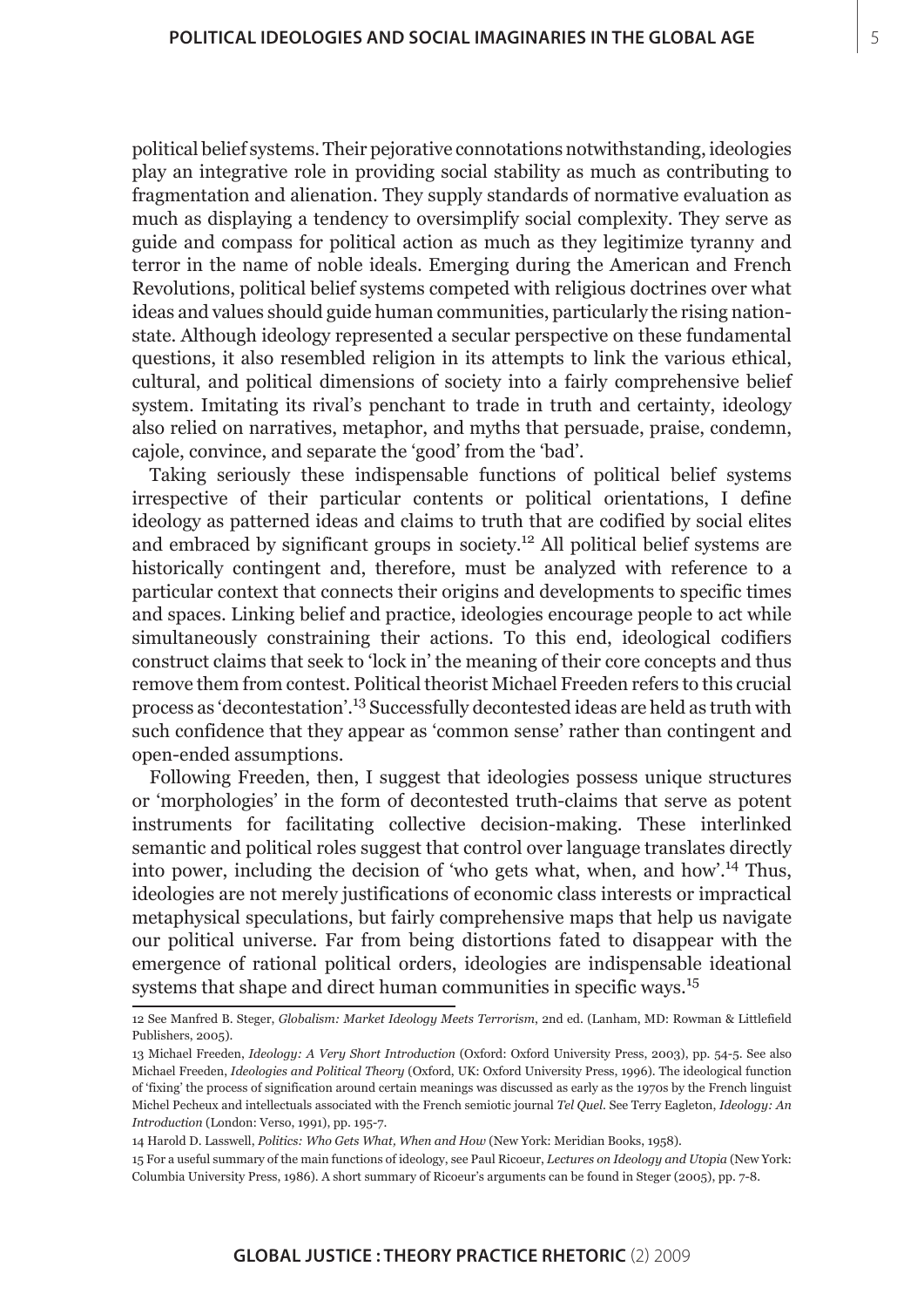# **Ideologies and Social Imaginaries**

To understand the main causes and impacts of the fundamental changes affecting the ideological landscape of the twenty-first century, I suggest analyzing political ideologies as ideational structures linked to overarching 'social imaginaries'. Constituting the macro-mappings of social and political space through which we perceive, judge, and act in the world, these deep-seated modes of common understandings within which people imagine their communal existence. Drawing on Benedict Anderson's account of the imagined community of the nation, Charles Taylor argues that social imaginaries are neither theories nor ideologies, but implicit 'backgrounds' that make possible communal practices and a widely shared sense of their legitimacy. The social imaginary offers explanations of how 'we'—the members of the community—fit together, how things go on between us, the expectations we have of each other, and the deeper normative notions and images that underlie those expectations. This background understanding is both normative and factual in the sense of providing us both with the standards of what passes as common-sense.16 Much in the same vein, Pierre Bourdieu notes that the social imaginary sets the pre-reflexive framework for our daily routines and social repertoires. Structured by social dynamics that produce them while at the same time also structuring those forces, social imaginaries are products of history that 'generate individual and collective practices—more history—in accordance with the schemes generated by history'.<sup>17</sup>

Despite their intangibility, however, social imaginaries are quite 'real' in the sense of enabling common practices and deep-seated communal attachments. Though capable of facilitating collective fantasies and speculative reflections, they should not be dismissed as phantasms or mental fabrications.18 As shared visions of self and community, social imaginaries often find expression as namable collectivities such as 'Americans' or 'Hutus'.19 Endowed with specific properties, social imaginaries acquire additional solidity through the social construction of space and the repetitive performance of their assigned qualities and characteristics. Thus feigning permanence, social imaginaries are nonetheless temporary constellations subject to constant change. Social imaginaries acquire additional solidity through the (re)construction of social space and the repetitive performance of certain communal qualities and characteristics. And yet, they are temporary constellations subject to change. At certain tipping points in history, such change can occur with lightning speed and tremendous ferocity.<sup>20</sup>

<sup>16</sup> Charles Taylor, *Modern Social Imaginaries* (Durham and London: Duke University Press, 2004), pp. 2; 23-6; and *A Secular Age* (Cambridge, MA: The Belknap Press of Harvard University Press, 2007), Chapter 4. As employed throughout this article, my key concepts of the 'national' and 'global' imaginary draw on relevant arguments presented in the works of Charles Taylor, Benedict Anderson, Pierre Bourdieu, and Arjun Appadurai.

<sup>17</sup> Pierre Bourdieu, *The Logic of Practice* (Stanford, CA: Stanford University Press, 1990), pp. 54-5.

<sup>18</sup> This propensity of social imaginaries to give birth to ideologies that serve primarily on the level of 'fantasies' constructing political subjects has been emphasized by Slavoj Zizek, *Mapping Ideology* (London: Verso, 1994), pp. 1-33.

<sup>19</sup> See Cornelius Castoriadis, *The Imaginary Institution of Society* (Cambridge, UK: Polity Press, 1987), p. 148.

<sup>20</sup> On the useful notion of historical 'tipping points' as particular combinations of dynamics and resources that can usher in a new organizing logic, see Saskia Sassen, *Territory, Authority, Rights: From Medieval to Global Assemblages*  (Princeton, NJ: Princeton University Press, 2006), Chapter 4; and pp. 404-5.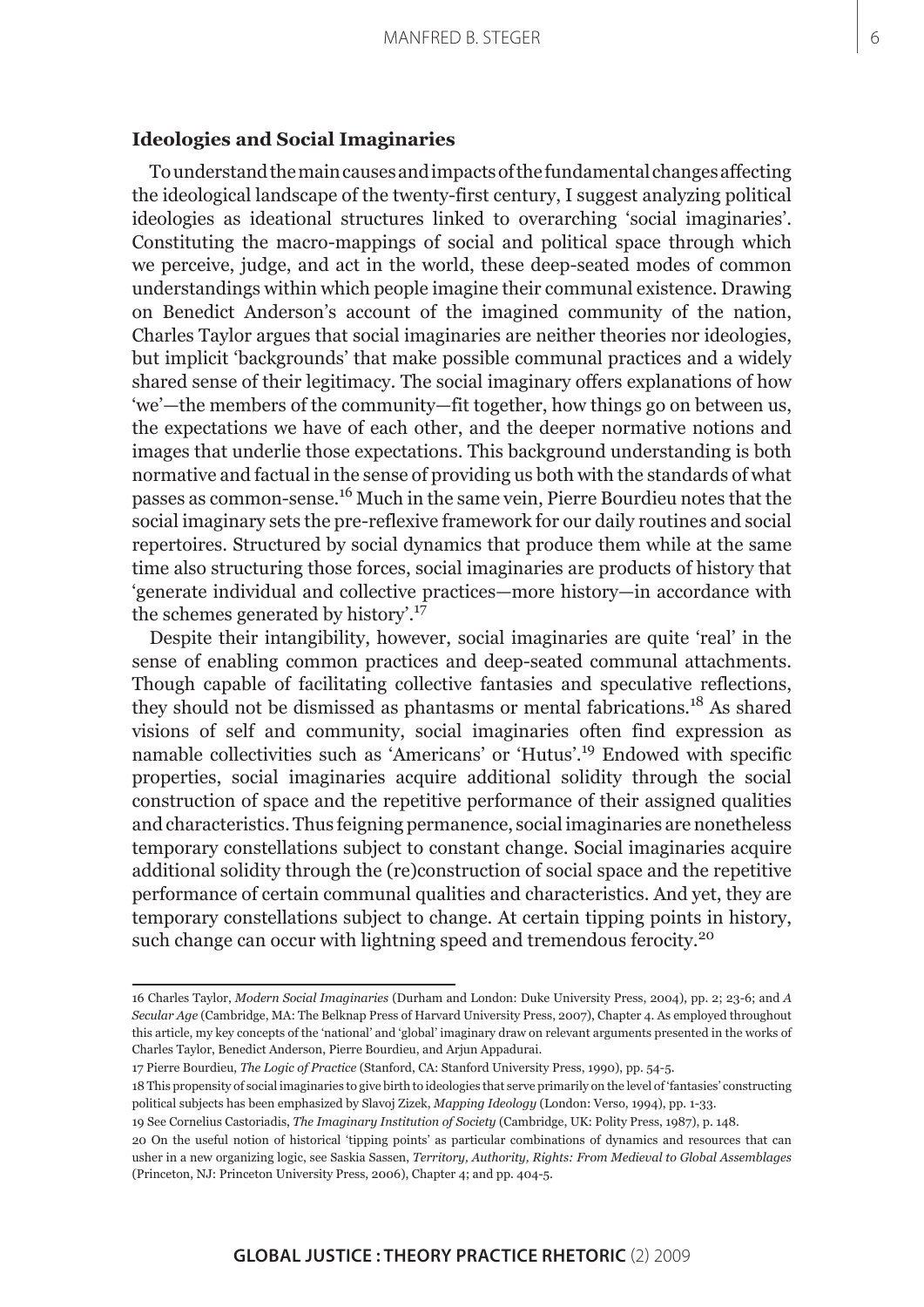The eighteenth-century social revolutions in the Americas and Europe, in particular, made visible the transformation of the social imaginary in a dramatic way. For many generations, the old modes of understanding had reproduced divinely-sanctioned power hierarchies in the form of tribes, clanships, trading city-states, and dynastic empires. Between 1776 and 1848, however, there arose on both sides of the Atlantic the familiar template of the 'nation' now no longer referring to the king at the pinnacle of the state hierarchy, but to an abstract 'general will' operating in free citizens fighting for their homeland. The political message was as clear as it was audacious: henceforth it would be 'the people'—not kings, aristocrats, or clerical elites—that exercised legitimate authority in political affairs. Over time, the will of the people would replace monarchical forms of communal authority based on transcendental powers emanating from a divine realm beyond the nation. Thus, modern nationhood found its expression in the transformation of subjects into citizens who laid claim to equal membership in the nation and institutionalized their sovereignty in the modern nation-state. But who really counted as part of the people and what constituted the essence of the nation became the subject of fierce intellectual debates and material struggles. Seeking to remake the world according to the rising national imaginary, citizens exhibited a restlessness that became the hallmark of modernity.

Countless meanings and definitions of modernity have been put forward in the last two centuries. They extend far beyond familiar designations referring to a historical era in the West characterized by its radical rupture with the past and its ensuing temporal reorientation toward notions of infinite progress, economic growth, and enduring material prosperity. As philosopher Juergen Habermas reminds us, modernity is inextricably intertwined with an expanding "public sphere"—the incubator of modernity's tendency to 'create its own normativity out of itself<sup>21</sup> Various thinkers have elaborated on the main dynamics of modernity: the separation of state and civil society; conceptions of linear time; progressive secularization; individualism; intensifying geopolitical rivalries that facilitated the formation and multiplication of nation-states; new orders of rationality and their corresponding domains of knowledge; the uneven expansion of industrial capitalism; the rapid diffusion of discursive literacy; the slow trend toward democratization; and so on. The detailed genealogy of these features need not concern us here. What we ought to consider straightaway, however, is the centrality of the national in the modern social imaginary.

# **Ideologies and the National Imaginary**

New treatments of nationality and nationalism appearing on the academic scene since the early 1980s have advanced convincing arguments in favor of a tight connection between the forces of modernity, the spread of industrial capitalism, and the elite-engineered construction of the 'national community' as a cultural artifact. As Eric Hobsbawm notes, 'The basic characteristic of the modern nation and everything associated with it is its modernity'.<sup>22</sup> Even scholars like Anthony

<sup>21</sup> Juergen Habermas, *The Philosophical Discourse of Modernity* (Cambridge, MA: MIT Press, 1987), p. 7.

<sup>22</sup> Eric Hobsbawm, *Nations and Nationalism since 1780* (Cambridge, UK: Cambridge University Press, 1992), p. 14.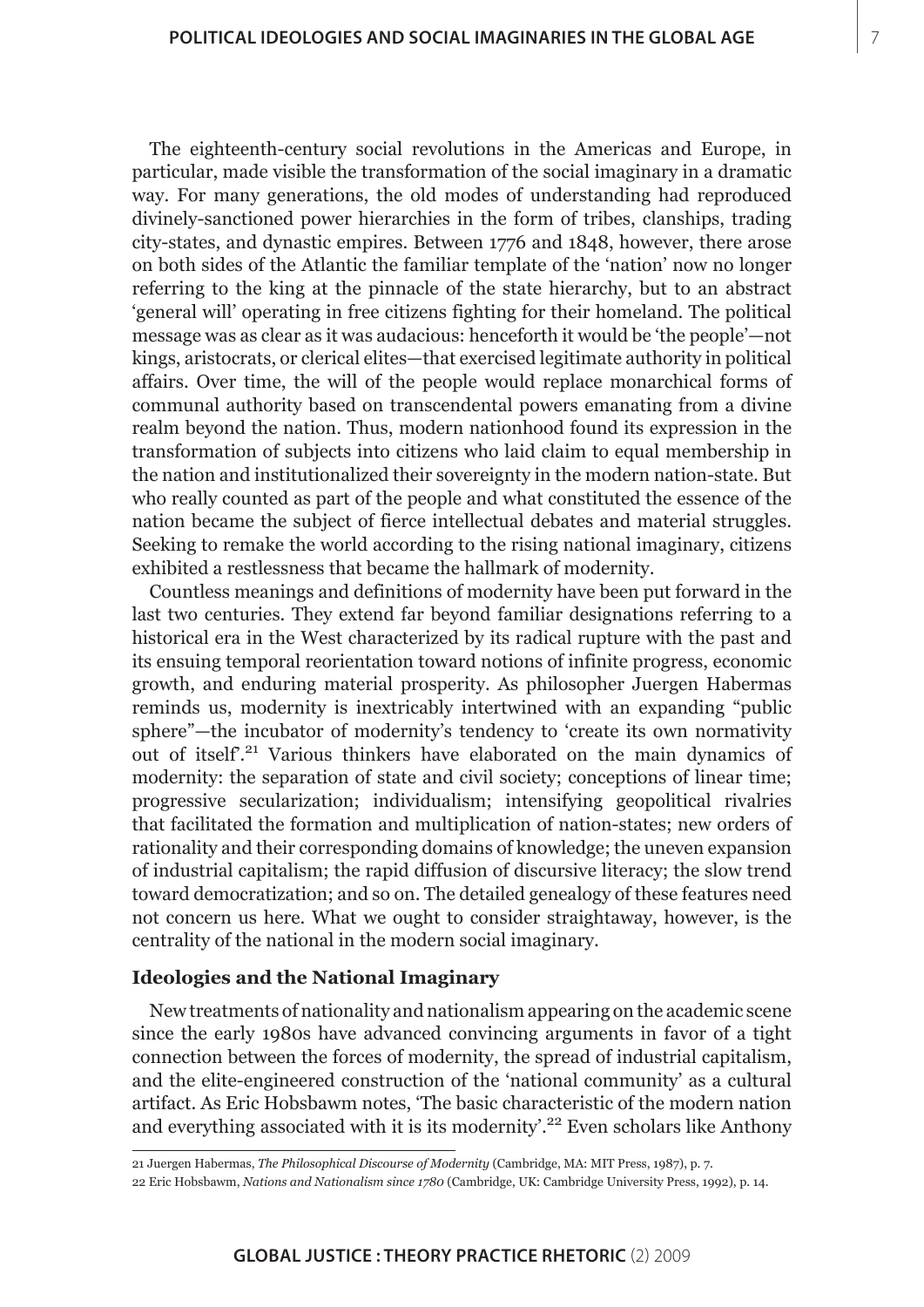Smith who reject the modernist view that nations were simply 'invented' without the significant incorporation of pre-modern ethnic ties and histories, concede that nationalism represents 'a modern movement and ideology, which emerged in the latter half of the eighteenth century in Western Europe and America....'<sup>23</sup> Smith's definition of nationalism as an 'ideological movement for the attainment and maintenance of a nation' usefully highlights the idiosyncratic ways of processing and disseminating secular ideas that emerged in the nineteenth century as a distinctive feature of modernity. As Tom Nairn explains, 'An ism ceased to denote just a system of general ideas (like Platonism or Thomism) and evolved into a proclaimed cause or movement—no longer a mere school but a party or societal trend'.<sup>24</sup> In other words, ideas acquired alluring banner headlines and truth claims that resonated with people's interests and aspirations and thus bound them to a specific political program. Having to choose sides in these proliferating battles of political ideas, like-minded individuals organized themselves into clubs, associations, movements, and political parties with the primary objective of enlisting more people to their preferred normative vision of the national.

There is, however, a serious downside to Smith's definition: it turns nationalism into an ideology of the same ilk as liberalism or conservatism. This begs the question of how nationalism can be both a distinct political ideology and a common source of inspiration for a variety of political belief systems. Sensing the overarching stature of the national, Benedict Anderson and other social thinkers with an anthropological bent have resisted the idea that nationalism should be seen as a distinct ideology. Instead, they refer to it as a 'cultural artifact of a particular kind' that is, a relatively broad cultural system more closely related to 'kinship' and 'religion' than to 'liberalism' or 'conservatism'.25 Following their intuition, then, I suggest that we treat the national not as an ideology in its own right but as a crucial component of the modern social imaginary. As such, the 'national imaginary' corresponds to what Benedict Anderson has called 'modern imaginings of the nation' as a limited and sovereign community of individuals whose knowledge of each other is, in most cases, not direct, but mediated in linear time through the diffusion of discursive literacy. To a large extent, this was made possible by the invention of printing technology embedded in nascent capitalism.<sup>26</sup>

Assigning a prominent role to the national imaginary in the making of the modern world might strike some readers as idealist obscurantism, or—as some Marxist thinkers would have us believe—as a 'reification' or 'mystification' inherent in the class bias of this author. But most Marxist perspectives on modern social

<sup>23</sup> Anthony Smith, *Nationalism and Modernism: A critical survey of recent theories of nations and nationalism* (London and New York: Routledge, 1998), p. 1.

<sup>24</sup> Tom Nairn, 'Make for the Boondocks', *London Review of Books* (5 May 2005), p. 13.

<sup>25</sup> Benedict Anderson, *Imagined Communities: Reflections on the Origin and Spread of Nationalism*, rev. ed. (London: Verso, 1991), pp. 4-5; Clifford Geertz, 'Ideology as Cultural System', in *The Interpretation of Cultures* (New York: Basic Books, 1973), pp. 193-233; Louis Dumont, *German Ideology: From France to Germany and Back* (Chicago: The University of Chicago Press, 1994), p. vii; and Michael Freeden, 'Is Nationalism a Distinct Ideology?', *Political Studies* 46 (1998), 748-65.

<sup>26</sup> Anderson, (1991), pp. 6-7.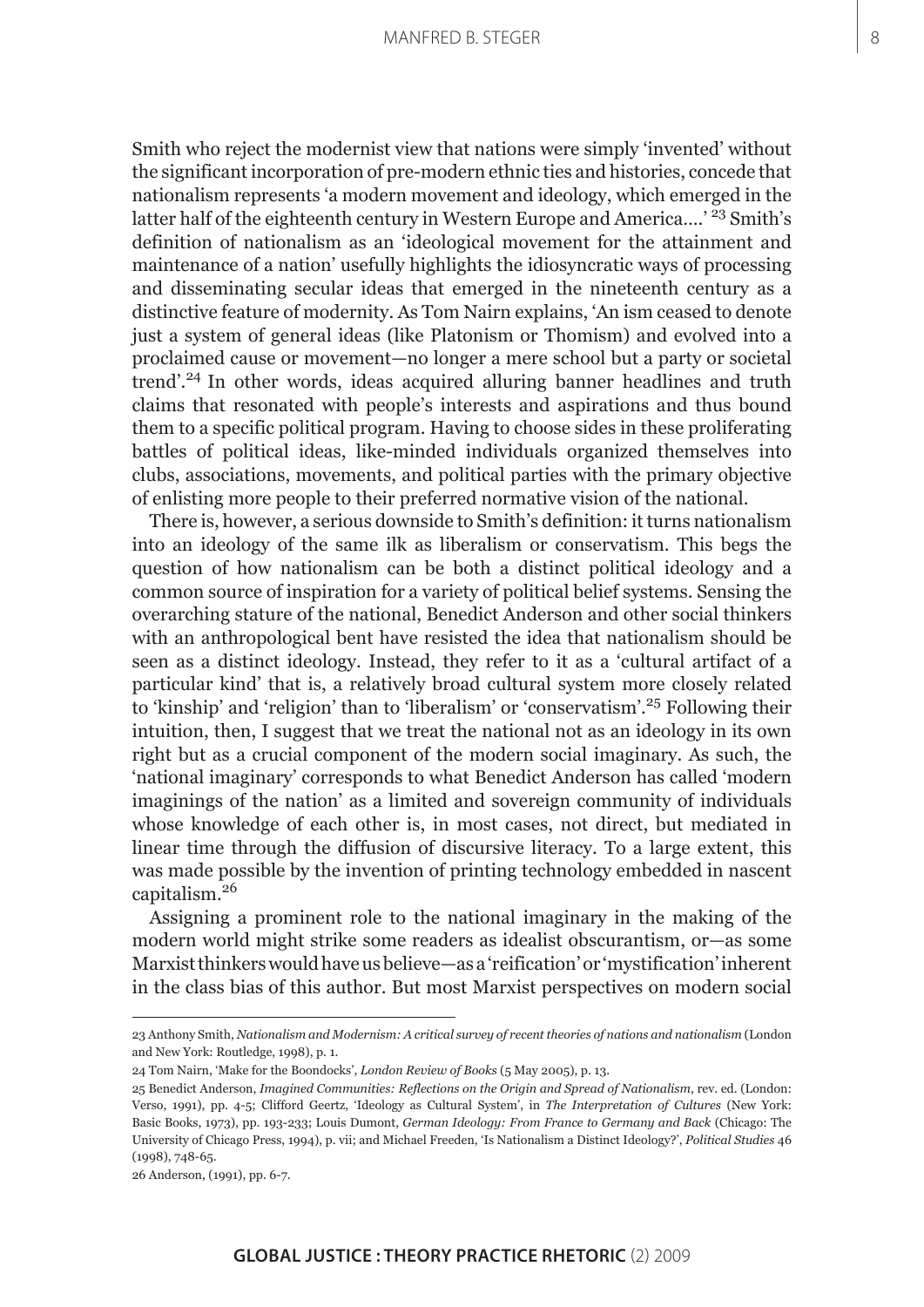development propagated in the last century have been haunted by their consistent underestimation of nationalism's generative power. As Cornelius Castoriadis put it wryly, 'That a "mystification" has effects so massively and terribly real, that it proves itself to be much stronger than any 'real' forces (including even the instinct to self-preservation), which 'should have' pushed the proletariat to fraternization long ago, that is the problem'.27 In short, the national decisively colored the modern social imaginary. Indeed, we ought to treat the national not as a separate ideology but as the background to our communal existence that emerged in the Northern Hemisphere with the American and French Revolutions. The national gave the modern social imaginary its distinct flavor in the form of various factual and normative assumptions that political communities, in order to count as 'legitimate', had to be nation-states.<sup>28</sup> Thus, the 'national imaginary' refers to the taken-for-granted understanding in which the nation—plus its affiliated or to-beaffiliated state—serves the communal frame of the political.

What, then, is the precise relationship between the national and ideology? Or, to reverse the question, what is the connection between political belief systems and the national imaginary? My thesis is that ideologies translate and articulate the largely pre-reflexive social imaginary in compressed form as explicit political doctrine. This means that the grand ideologies of modernity gave explicit political expression to the implicit national imaginary. To be sure, each ideology deployed and assembled its core concepts—liberty, progress, race, class, rationality, tradition, community, welfare, security, and so on—in specific and unique ways. But the elite codifiers of these ideational systems pursued their specific political goals under the common background umbrella of the national imaginary. Liberalism, conservatism, socialism, communism, and Nazism/fascism were all 'nationalist' in the sense of performing the same fundamental task of translating the overarching national imaginary into concrete political doctrines, agendas, and spatial arrangements. In so doing, ideologies normalized national territories; spoke in recognized national languages; appealed to national histories; told national legends and myths, or glorified a national 'race'. They articulated the national imaginary according to a great variety of criteria that were said to constitute the defining essence of the community.<sup>29</sup>

But whatever ideologies purported the essence of the nation to be, they always developed their truth-claims by decontesting their core concepts within the national imaginary. Liberals, for example, spoke of 'freedom' as applying to autonomous individuals belonging to the same national community, that is, the liberties of *French*, *Colombian*, or *Australian* citizens. The conservative fondness for 'law and order' received its highest expression in the notion of *national* security. Tellingly, even the ostensibly internationalist creed of socialists and

<sup>27</sup> Cornelius Castoriadis, *The Imaginary Constitution of Society* (Cambridge: Polity Press, 1987), p. 148.

<sup>28</sup> Liah Greenfeld, 'Is Modernity Possible without Nationalism?' in Michel Seymour (ed.), *The Fate of the Nation-State*  (Montreal: McGill-Queen's University Press, 2004), 31-51, p. 40.

<sup>29</sup> Craig Calhoun argues that such nationalist 'essentialism' represents one of the guiding assumptions in modern thinking on matters of personal and collective identity. See Craig Calhoun, *Nationalism* (Minneapolis: University of Minnesota Press, 1997), pp. 18-20.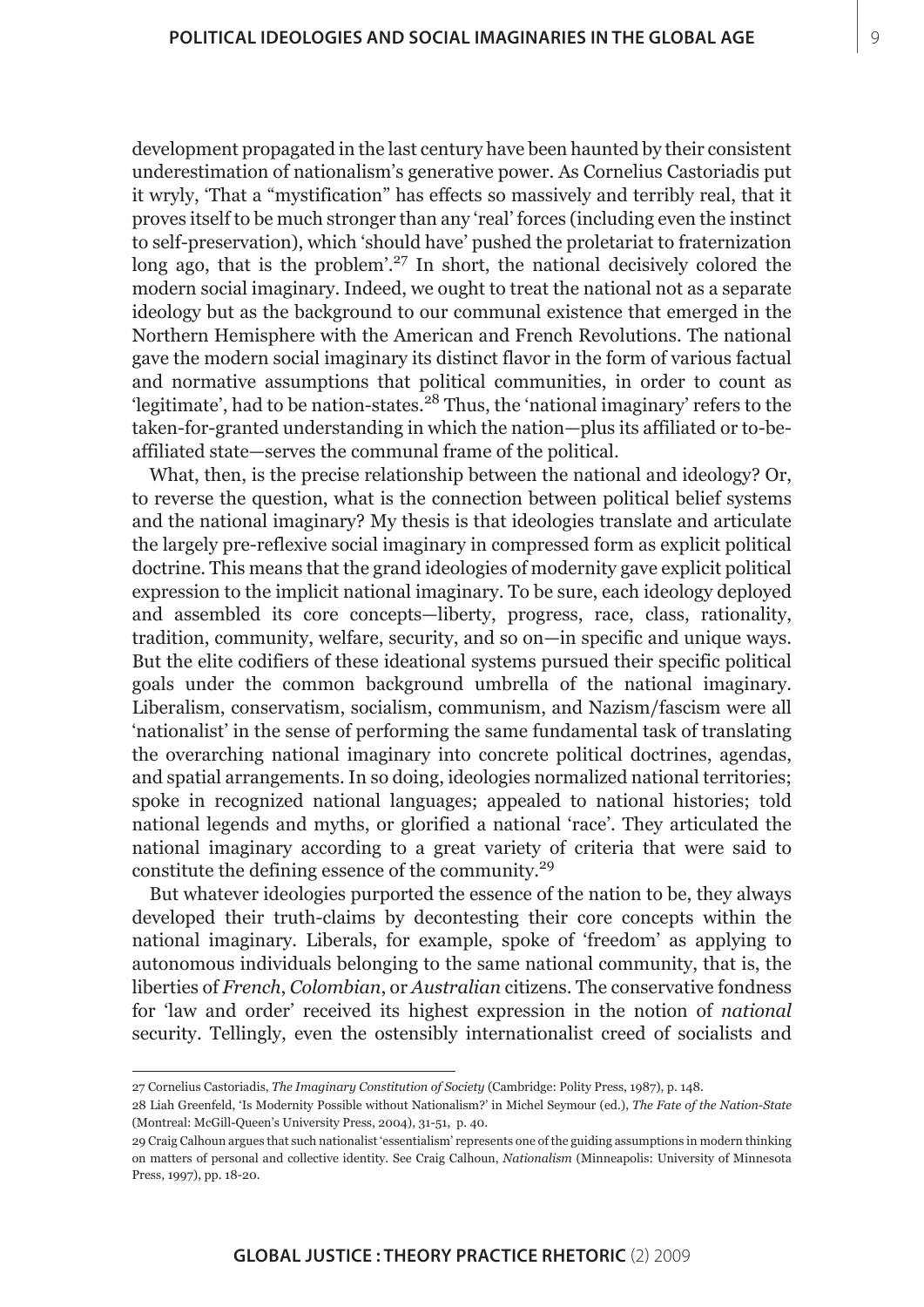communists achieved its concrete political formulation only as *German* social democracy or Soviet *Russia's* 'socialism in one country' or 'socialism with *Chinese* characteristics'.

For two centuries, the partisans of political ideologies clashed with each other over such important issues as participation, the extent of civil rights, the purposes and forms of government, the role of the state, the significance of race and ethnicity, and the scope of political obligations. Clinging to their different political visions, they hardly noticed their common embeddedness in the national imaginary. Insisting on their obvious differences, they hardly questioned their common allegiance to the overarching national imaginary. After all, the business of modern political belief systems was the formidable task of realizing their core values under the banner of the nation-state—the ceaseless task of translating the national imaginary into competing political projects. By the early decades of the twentieth century, ideologies had been so successful in (re)producing the modern order of nation-states that national identity seemed to be the natural endpoint for all human communities.<sup>30</sup>

# **Ideologies and the Global Imaginary**

In the aftermath of World War II, new ideas, theories, and practices produced in the public consciousness a similar sense of rupture with the past that had occurred at the time of the French Revolution. Novel technologies facilitated the speed and intensity with which these ideas and practices infiltrated the national imaginary. Images, people, and materials circulated more freely across national boundaries. This new sense of 'the global' that erupted within and onto the national began to undermine the normality and self-contained coziness of the modern nationstate —especially deeply engrained notions of community tied to a sovereign and clearly demarcated territory containing relatively homogenous populations.<sup>31</sup> Identities based on national membership became destabilized. During the early decades of the Cold War, the changing social imaginary led prominent thinkers in the First World to proclaim the 'end of ideology'. As evidence for their assertion, they pointed to the political-cultural consensus underpinning a common Western 'community of values' and the socio-economic welfare-state compromise struck between liberalism and democratic socialism. Conversely, detractors of the endof-ideology thesis seized upon the decolonization dynamics in the Third World as well as the rise of the counter-cultural 'new social movements' in the 1960s and 1970s as evidence for their view that the familiar political belief systems were being complemented by 'new ideologies' such as feminism, environmentalism, and postcolonialism.

The most fundamental novelty of these 'new ideologies' lay in their sensitivity toward the rising global imaginary, regardless of whether they were formulated 10

<sup>30</sup> See, for example, Michael Billig, *Banal Nationalism* (London: Sage, 1995).

<sup>31</sup> See Arjun Appadurai, *Fear of Small Numbers: An Essay on the Geography of Anger* (Durham and London: Duke University Press, 2006); Martin Albrow, *The Global Age: State and Society Beyond Modernity* (Stanford, CA: Stanford University Press, 1997); and Ulrich Beck, *Power in the Global Age: A new global political economy* (Cambridge, UK: Polity Press, 2005). Albrow's epochal theory postulates the 'end of modernity', whereas Beck argues for a seismic shift from a 'first modernity' to a 'second modernity'.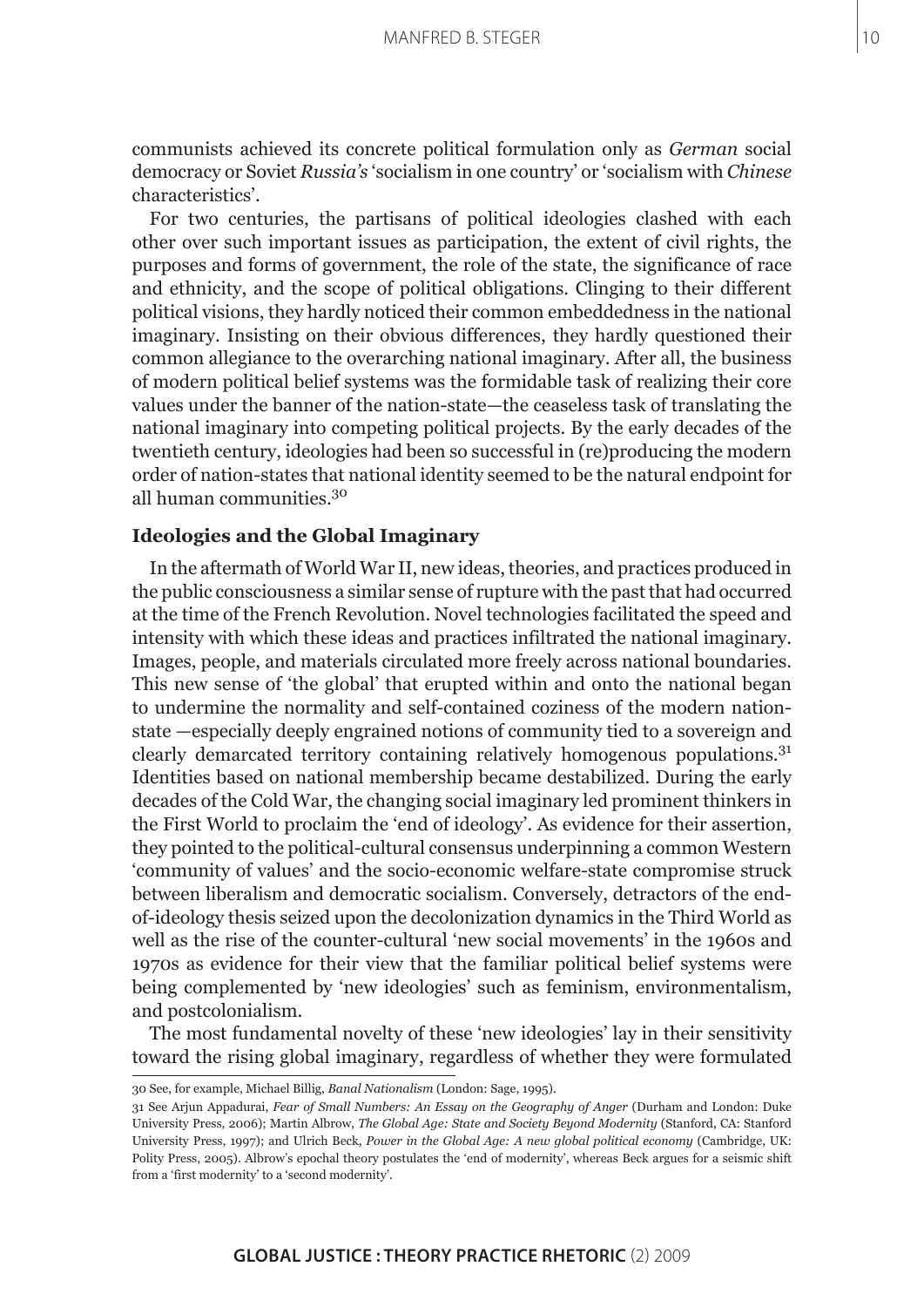by the forces of the New Left or the cohorts of the New Right. Starting in the late 1970s, and especially after the 1991 disintegration of the Soviet Union, the ideas of the New Right gained the upper hand across the globe. By the mid-1990s, a growing chorus of global social elites was fastening onto the new buzzword 'globalization' as the central metaphor for their political agenda—the creation of a single global free market and the spread of consumerist values around the world. Most importantly, they translated the rising social imaginary into largely economistic claims laced with references to globality: global trade and financial markets, worldwide flows of goods, services, and labor, transnational corporations, offshore financial centers, and so on.

But globalization was never merely a matter of increasing flows of capital and goods across national borders. Rather, it constitutes a multi-dimensional set of processes in which images, sound bites, metaphors, myths, symbols, and spatial arrangements of globality were just as important as economic and technological dynamics. The objective acceleration and multiplication of global material networks occurs hand in hand with the intensifying subjective recognition of a shrinking world. Such heightened awareness of the compression of time and space influences the direction and material instantiations of global flows. As sociologist Roland Robertson has pointed out, the compression of the world into a single place increasingly makes the global the frame of reference for human thought and action.32 Globalization involves both the macro-structures of community and the micro-structures of personhood. It extends deep into the core of the self and its dispositions, facilitating the creation of new identities nurtured by the intensifying relations between the individual and the globe.<sup>33</sup>

Like the conceptual earthquake that shook Europe and the Americas more than two hundred years ago, today's destabilization of the national affects the entire planet. The ideologies dominating the world today are no longer exclusively articulations of the national imaginary but reconfigured ideational systems that constitute potent translations of the dawning global imaginary. Although my account of this transformation emphasizes rupture, it would be foolish to deny obvious continuities. As Saskia Sassen notes, the incipient process of denationalization and the ascendance of novel social formations depend in good part on capabilities shaped and developed in the national age.34 Today's discursive preeminence of the 'market', for example, harkens back to the heyday of liberalism in mid-Victorian England. And yet, this concept is no longer exclusively tied to the old paradigm of self-contained national economies but also refers to a model of global exchanges among national actors, subnational agencies, supranational bodies, networks of nongovernmental organizations, and transnational corporations. Our New World Order contains a multiplicity of orders networked together on multiple levels.

<sup>32</sup> See Roland Robertson, *Globalization: Social Theory and Global Culture* (Thousand Oaks, CA: Sage, 1992), p. 6. For similar arguments see, Albrow (1997); Ulrich Beck, *What is Globalization?* (Cambridge, UK: Polity Press, 2000); John Urry, *Global Complexity* (Cambridge, UK: Polity Press, 2003); Ulf Hannerz, *The Transnational Connection* (London: Routledge, 1996); and Malcolm Waters, *Globalization*, 2nd ed. (London and New York: Routledge, 2001).

<sup>33</sup> See Anthony Elliott and Charles Lemert, *The New Individualism: The Emotional Costs of Globalization* (London: Routledge, 2006), p. 90.

<sup>34</sup> Sassen (2006), p. 402.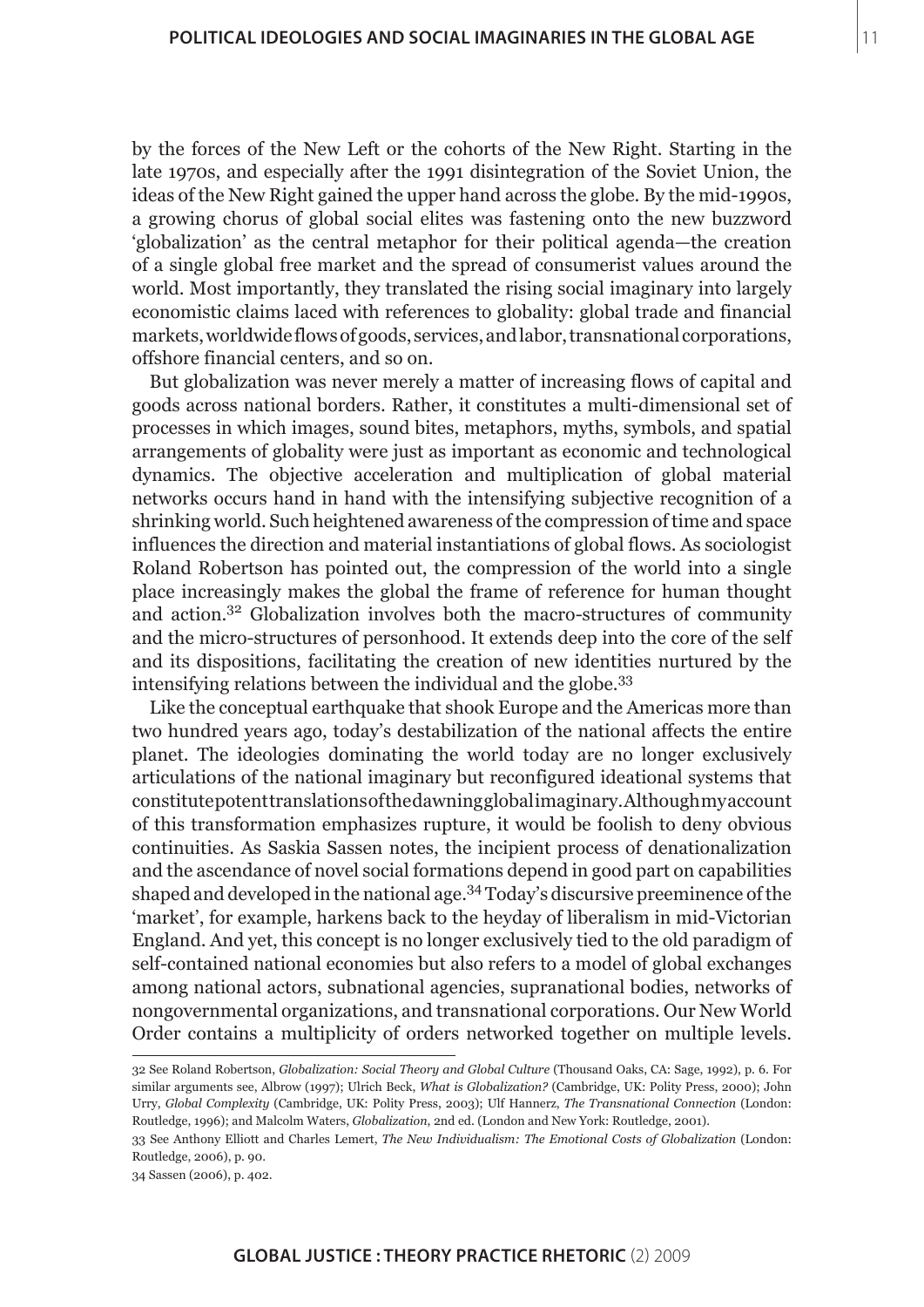Disaggregating nation-states struggle to come to grips with relational concepts of sovereignty while facing unprecedented challenges to their authority from both subnational and supranational collectivities.<sup>35</sup>

As I have argued elsewhere, 'market globalism' emerged in the 1990s as a comprehensive ideology extolling, among other things, the virtues of globally integrating markets.36 Ideationally much richer than the more familiar term 'neoliberalism' suggests, market globalism discarded, absorbed and rearranged large chunks of the grand ideologies while at the same time incorporating genuinely new ideas. The outcome was a new political belief system centered on five ideological claims that translated the global imaginary in concrete political programs and agendas: 1) globalization is about the liberalization and global integration of markets; 2) nobody is in charge of globalization; 3) nobody is in charge of globalization; 4) globalization benefits everyone; 5) globalization furthers the spread of democracy in the world. But no single ideational system ever enjoys absolute dominance. Battered by persistent gales of political dissent, the small fissures and ever-present inconsistencies in political ideologies threaten to turn into major cracks and serious contradictions. As the 1990s drew to a close, market globalism found itself challenged on the political left by 'justice globalism', an alternative translation of the rising global imaginary propagated by a global justice movement (GJM) arguing for 'globalization-from-below'.

Starting in the late 1980s, social activists around the world had begun to engage in what social movement expert Sidney Tarrow calls 'global framing', that is, a flexible form of 'global thinking' that connects local or national grievances to the larger context of 'global justice', 'global inequalities', or 'world peace'. Tarrow argues that most of these activists could be characterized as 'rooted cosmopolitans', because they remained embedded in their domestic environments while at the same time developing a global consciousness as a result of vastly enhanced contacts to like-minded individuals and organizations across national borders.<sup>37</sup> Indeed, the forging of global attitudes inside and alongside the national identities by social activists was one particular manifestation of the eruption of the global imaginary inside the national. In addition to articulating their particular concerns and demands within a global framework, the members of the GJM increasingly engaged in "multi-issue framing"—the ability to grasp how certain issues like environmental protection or the struggle against AIDS related to other issues such as patriarchy, race, or the debt burden of the global South. The organizational result of both global framing and multi-issue framing was a broader and more eclectic GJM that began to cohere ideologically through its opposition to market globalism. Let us briefly consider its main ideological features by analyzing claims made by Susan George, widely considered one of the GJM's premier 'idea persons'. A prolific writer-activist connected to global justice networks like ATTAC (Association for the Taxation of Financial Transactions for the Aid of Citizens) and

12

<sup>35</sup> For a helpful discussion of 'disaggregating states' in the global age, see Anne-Marie Slaughter, *A New World Order*  (Princeton: Princeton University Press, 2004).

<sup>36</sup> Steger (2005).

<sup>37</sup> Sidney Tarrow, *The New Transnational Activism* (Cambridge: Cambridge University Press, 2005), pp. 40-60.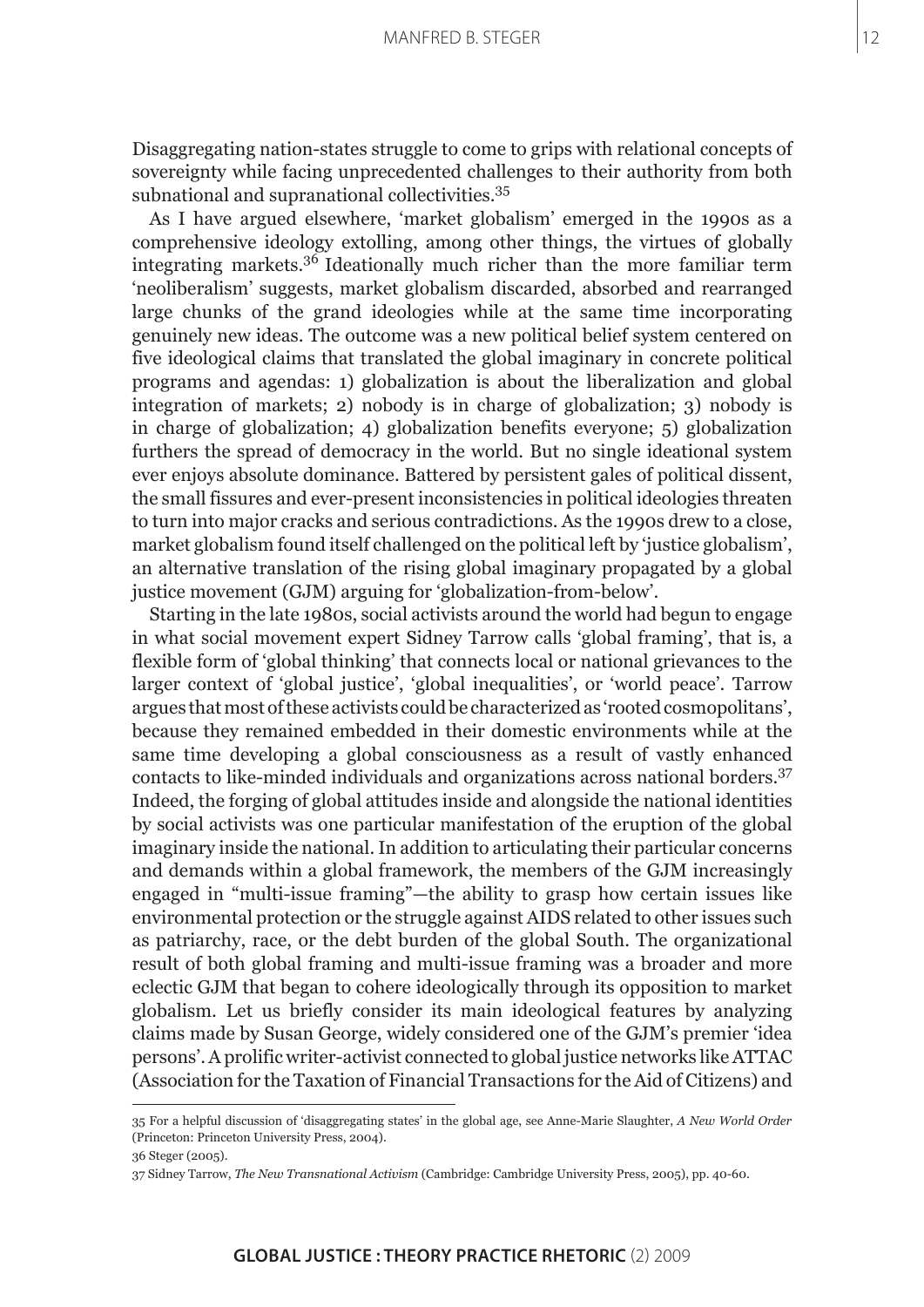think tanks like the Amsterdam-based Transnational Institute, George has the gift of presenting the main ideas of the GJM in exceptionally clear and condensed language.<sup>38</sup>

#### **The Morphology of Justice Globalism**

George's writings often contain spirited rebuttals of the common accusation made by the influential *New York Times* columnist and author Thomas L. Friedman and other market globalists that justice globalists are reflexively and unthinkingly 'anti-globalization'. Conversely, she reminds her readers that those who refer to themselves collectively as the GJM strongly object to the rather insulting label 'anti', preferring instead the less loaded prefixes 'alter' or 'counter'. What unites people who feel themselves part of the movement, she insists, is 'their belief that another world is possible and that today's pressing social problems are global issues, thus can no longer be solved individually, locally, or even nationally'.39 George's emphatic embrace of the global imaginary, however, begs a whole series of questions related to its ideological articulation. Who, exactly, are those people who feel themselves part of the movement? How do they express their global collective identity? What do they mean by globalization? What do they mean by 'another world'? What are some concrete policy proposals that attest to the global vision of justice globalists?

In response to the question regarding the movement's collective identity, let us consider two 2001 WSF documents that bear George's intellectual fingerprints: the Charter of Principles and the Call for Mobilization, approved and adopted by the main networks that make up the WSF Organizing Committee. Both documents invoke a global 'we' defined as 'social forces from around the world' and 'organizations and movements of civil society from all the countries in the world' that are committed to 'building a planetary society directed toward fruitful relationships among humankind and between it and the Earth'. These general declarations of global subjectivity are then further specified in a sentence referring to 'women and men, farmers, workers, unemployed, professionals. students, blacks, and indigenous peoples, coming from the South and from the North.'<sup>40</sup> Thus, the movement's affirmation of a 'global we' becomes tied to its irreducible plurality and diversity. In his careful analysis of five similar documents authored by transnational networks that belong to different sectors of the GJM, Donatella della Porta also underlines the construction of a global collective self respectful of differences of views and cultural and political traditions: '[M]ultifacetedness becomes an intrinsic element of the movement's collective identity, so intrinsic that it becomes implicit…'.41 Likewise, scholar-activists Michael Hardt and Antonio Negri, the authors of the international bestseller *Empire*, emphasize the process of 'finding what is common in our differences and expanding that commonality while our differences proliferate'.<sup>42</sup>

<sup>38</sup> See, for example, Susan George, *Another World is Possible, If…* (London: Verso, 2004).

<sup>39</sup> George (2004), pp. xi-x.

<sup>40 &#</sup>x27;World Social Forum 2001 Charter of Principles' and 'World Social Forum 2001 Call for Mobilization', in Jose Correa Leite, *The World Social Forum: Strategies of Resistance* (Chicago: Haymarket Books, 2005), 9-13; 181-6.

<sup>41</sup> Della Porta, *Globalization From Below*, p. 68.

<sup>42</sup> Michael Hardt and Antonio Negri, "Foreword," in William F. Fisher and Thomas Ponniah, eds., *Another World Is Possible: Popular Alternatives to Globalization at the World Social Forum* (London: Zed Books, 2003), p. xvii.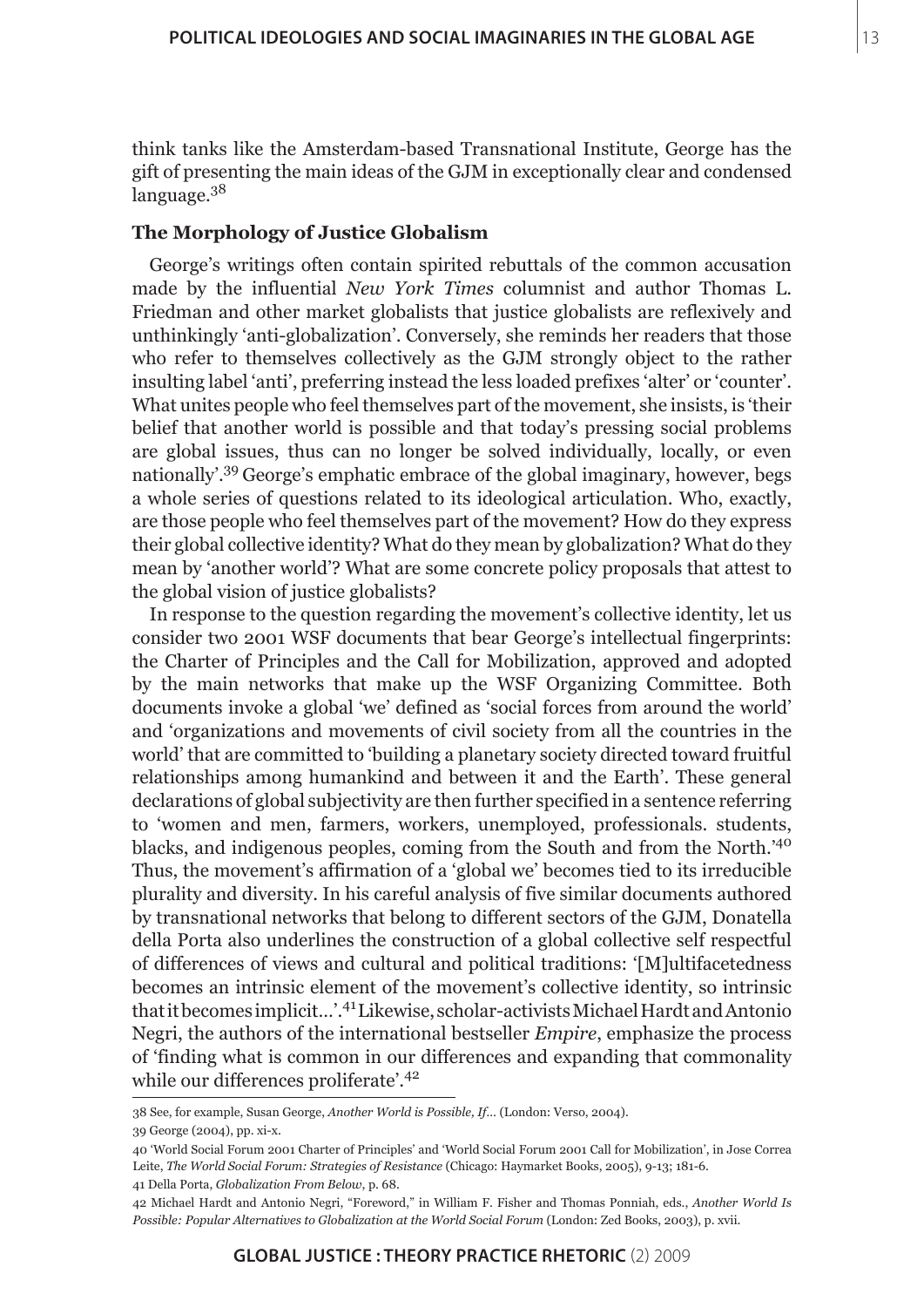#### Manfred B. Steger

As to the question of the GJM's decontestation of globalization, George seems to envision an 'engagement in the world as a whole' that is fundamentally different from or contrary to the 'inevitable' integration of markets according to market globalists like Thomas Friedman. To get a better grasp of her alternative understanding of globalization, she suggests, people must first recognize that the term has already been deeply imbued with ideas and values that 'best serve the interests of people who profit from the present economic, social, and political arrangements'. Indeed, she uses 'globalization' as a signifier that contains both a negative and a positive meaning. The former seeks to capture the distorted market-globalist articulation of the global imaginary. George's insistence on putting the qualifiers 'finance-driven' or 'corporate-led' in front of the term represents, therefore, an act of discursive resistance to the dominant narrative. The positive meaning of globalization refers to the possibility of an undistorted translation of the global imaginary in the interest of all humanity, not just for the benefit of a powerful few.<sup>43</sup>

At the core of George's notion of global justice lies her unshakable conviction that the liberalization and global integration of markets leads to greater social inequalities, environmental destruction, the escalation of global conflicts and violence, the weakening of participatory forms of democracy, the proliferation of self-interest and consumerism, and the further marginalization of the powerless around the world. Hence, she assigns the GJM two fundamental tasks. The first is ideological, reflected in concerted efforts to undermine 'the premises and ideological framework' of the 'reigning neo-liberal worldview' by constructing and disseminating an alternative translation of the global imaginary based on the core principles of the WSF: equality, global social justice, diversity, democracy, nonviolence, solidarity, ecological sustainability, and planetary citizenship. The second is political, manifested in the attempt to realize these principles by means of mass mobilizations and nonviolent direct action targeting the core structures of market globalism: international economic institutions like the WTO and the IMF, transnational corporations and affiliated NGOs, large industry federations and lobbies, the mainstream corporate media, and, the 'present United States government' [headed by President George W. Bush].<sup>44</sup>

George's vision of global justice is explicitly neither about reviving a moribund Marxism nor a return to the good old days of 1968. Although justice globalism contains elements of Gandhian Third-World liberationism and traditional European social democracy, it goes beyond these Cold War ideational clusters in several respects—most importantly in its ability to bring together a large number of New Left concerns around a more pronounced orientation toward the globe as a single, interconnected arena for political action. One example of the GJM's strong global focus is its publicity campaign to highlight the negative consequences of 14

<sup>43</sup> George (2004), p. 6.

<sup>44</sup> Ibid, pp. 100-7; and World Social Forum 2001 'Charter of Principles' and 'World Social Forum 2001 Call for Mobilization', in Leite (2005), 9-13; 181-6.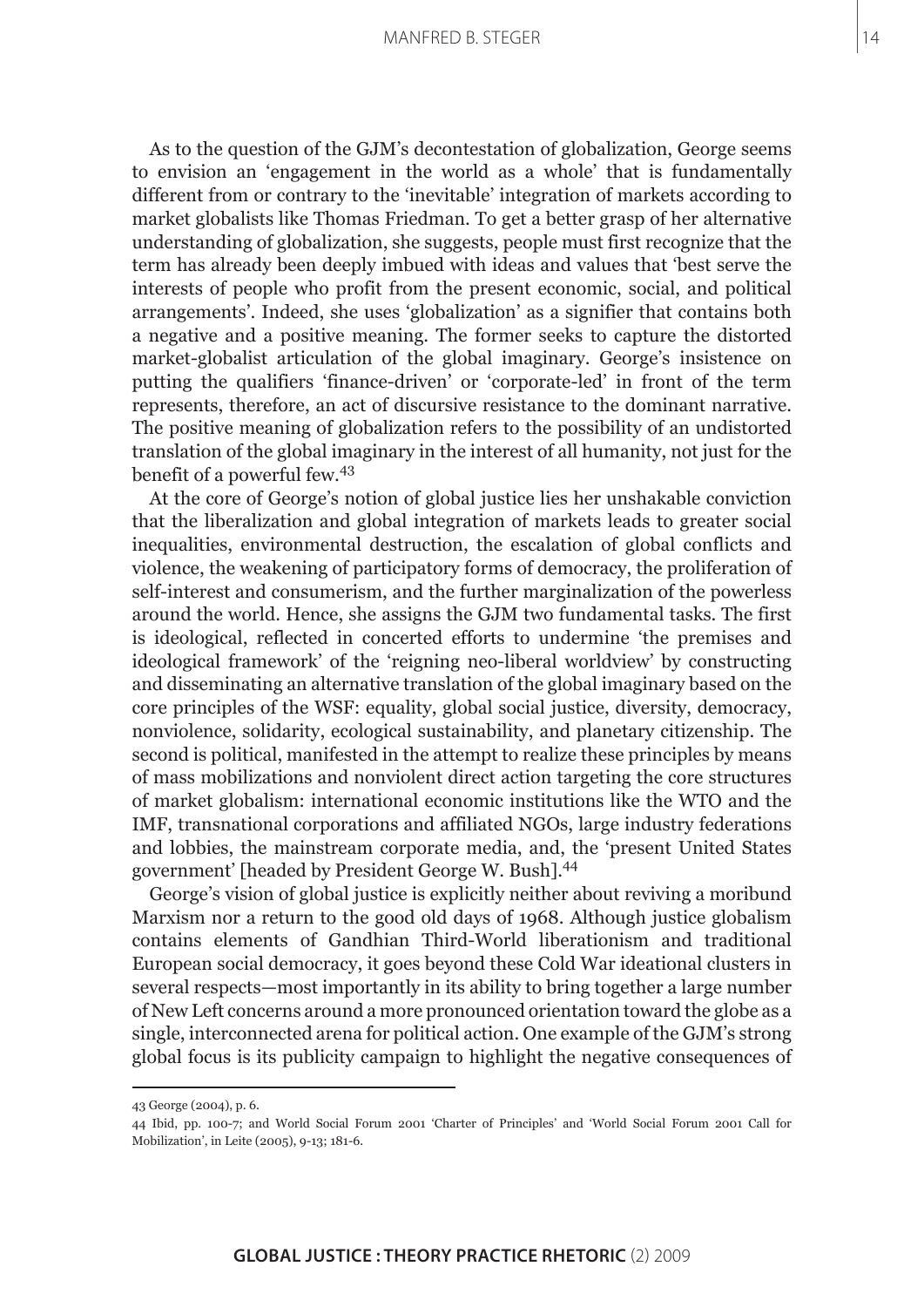deregulated global capitalism on the planet's environmental health. Indeed, in the first decade of the new century, the issue of global climate change has advanced to the forefront of public discourse around the world, second only to the specter of global terrorism and warfare.

Finally, as to the question of the GJM's global policy vision, George's book lays out in some detail familiar proposals offered by justice globalists. The programmatic core of these demands is a 'global Marshall Plan' that would create more political space for people around the world to determine what kind of social arrangements they want: 'Another world has to begin with a new, worldwide Keynesian-type programme of taxation and redistribution, exactly as it took off at the national level in the now-rich countries a century or so ago'. The author envisions the necessary funds for this global regulatory framework to come from the profits of TNCs and financial markets—hence ATTAC's campaign for the introduction of the global Tobin Tax. Other proposals include the cancellation of poor countries' debts; the closing of offshore financial centers offering tax havens for wealthy individuals and corporations; the ratification and implementation of stringent global environmental agreements; the implementation of a more equitable global development agenda; the establishment of a new world development institution financed largely by the global North and administered largely by the global South; establishment of international labor protection standards, perhaps as clauses of a profoundly reformed WTO; greater transparency and accountability provided to citizens by national governments and global economic institutions; making all governance of globalization explicitly gender sensitive; the transformation of 'free trade' into 'fair trade', and a binding commitment to nonviolent direct action as the sole vehicle of social and political change.<sup>45</sup>

# **Concluding Remarks**

Our brief analysis of some key texts suggests that justice globalists offer an alternative translation of the rising global imaginary. Key figures of the GJM like Susan George construct ideological claims that challenged the principal decontestation chains of their dominant competitors. For justice globalists, globalization is not about the inevitable liberalization and global integration of markets, but about the global regulation of markets. 'Finance-driven' globalization is not a benign, leaderless market dynamic that generates prosperity or democracy for all. Rather, it is controlled by small but powerful global elites who benefit from the subordination of billions to the unjust and inegalitarian imperatives of freemarket capitalism. 'Corporate-led' globalization is not inevitable, but, as massive alter-globalization demonstrations around the globe have shown, it can be resisted by transnational alliances and networks committed to building 'another world'. Finally, justice globalists insist that the global diffusion of American values, consumer goods, and lifestyles is not inherent in globalization. Rather, the 'Americanization' of the planet serves the interests of market globalists in the

<sup>45</sup> George (2004), Chapters 6-10. See also Fabian Globalization Group, *Just World: A Fabian Manifesto* (London: Zed Books, 2005); and Naomi Klein, *Fences and Windows: Dispatches from the Front Lines of the Globalization Debate* (New York: Picador, 2002).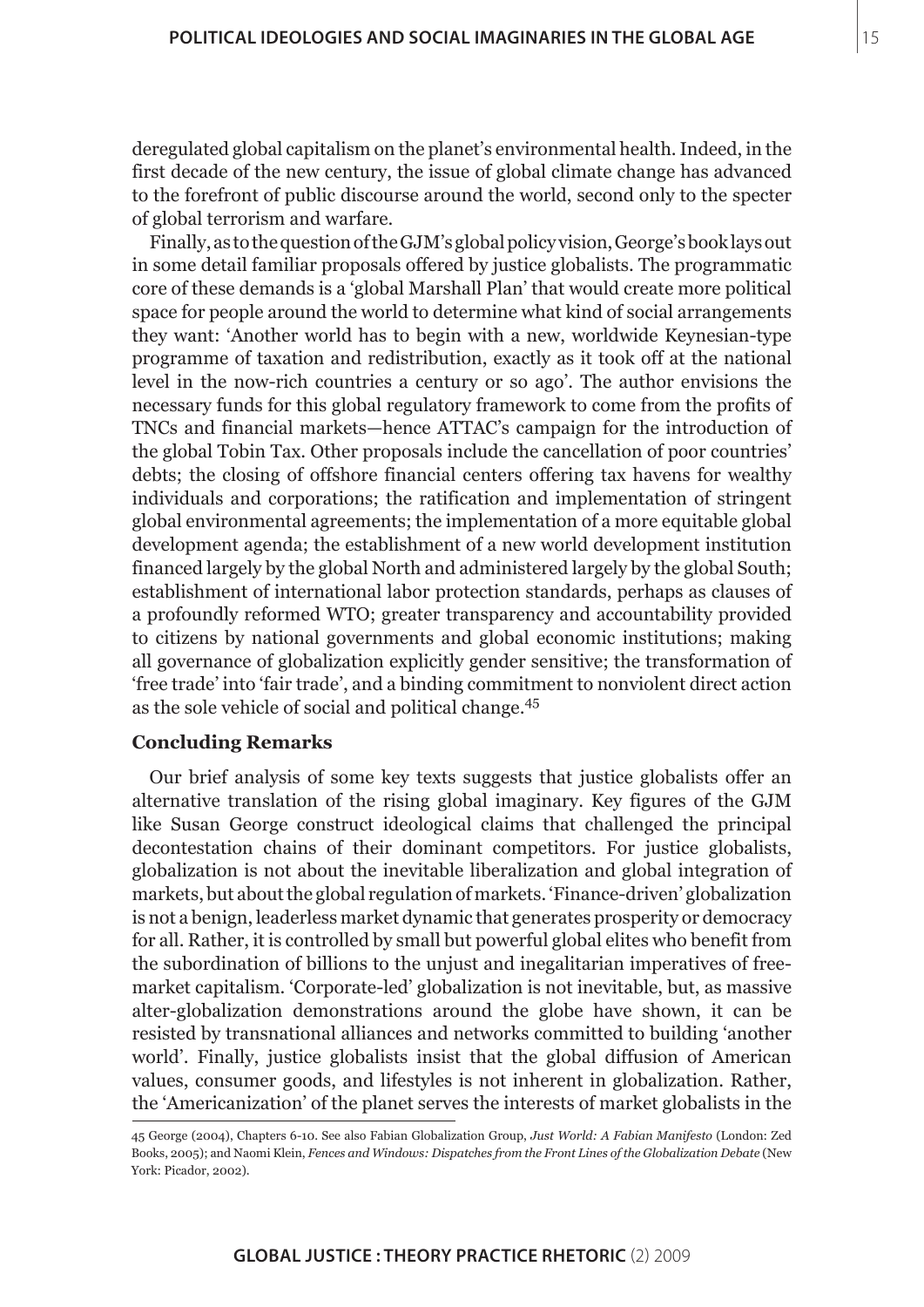United States and their allies around the world eager to universalize Americanstyle capitalism and consumerism.

As Michael Freeden suggests, in order to acquire a more substantive morphology, any evolving cluster of political ideas must accomplish two difficult tasks. First, it must appropriate, rearrange, and incorporate suitable chunks of older established ideologies. Second, it must contest and reconceptualize the primary decontestation chains embedded in contending political belief systems.46 As we have seen, justice globalists accomplish the first task by selectively appropriating elements of democratic socialism and liberalism. After being welded together with such core issues as gender equality, ecology, and global justice, the resulting ideational structure receives coherence and definition when it is linked, in inverted fashion, to the main ideological claims of its dominant competitor—market globalism. By the end of the 1990s, the evolving ideational cluster had thickened sufficiently into a comprehensive set of decontestation chains that translated the rising global imaginary as the new ideology of 'justice globalism'.

To be sure, ideological challengers of market globalism on the political right also managed to present their ideological claims in similarly coherent fashion. Far from being a regionally contained 'last gasp' of a backward-looking, militant offshoot of political Islam, 'jihadist globalism' of the al-Qaeda (or militant Christian fundamentalist) variety represents a potent globalism of worldwide appeal. In response to the ascent of jihadist globalism epitomized by the terrorist attacks of 9/11, market globalism morphed into imperial globalism. This hardpowering of market globalism has been widely read as clear evidence for the staying power of the national, most clearly reflected in American Empire and its unilateral desire to remake the world in its own image. And yet, as Jan Nederveen Pieterse has suggested, American Empire is not at all incompatible with the rising global imaginary.47

Potent as they are, the dynamics of denationalization at the heart of globalization neither propel the world to an inevitable endpoint nor have these forces dispensed entirely with vast ideational and material arsenals of the nation-state. The national is slowly losing its grip on people's minds, but the global has not yet ascended to the commanding heights once occupied by its predecessor. It erupts in fits and starts, offering observers confusing spectacles of social fragmentation and integration that cut across old geographical hierarchies of scale in unpredictable patterns.48 Consider, for example, the arduous processes of regional economic and political integration that are limping along on all continents. Still, expanding formations like the European Union—however chronic their internal tensions have become far more integrated than most observers predicted only a decade ago. As the national and the global rub up against each other in myriad settings and on multiple levels, they produce new tensions and compromises. Putting the analytic spotlight on the changing ideological landscape not only yields a better

<sup>46</sup> Freeden (1996), p. 485.

<sup>47</sup> Jan Nederveen Pieterse, *Globalization or Empire?* (New York: Routledge, 2004).

<sup>48</sup> For a discussion of such 'fragmegration', see James N. Rosenau, *Distant Proximities: Dynamics Beyond Globalization*  Princeton, NJ: Princeton University Press, 2003).